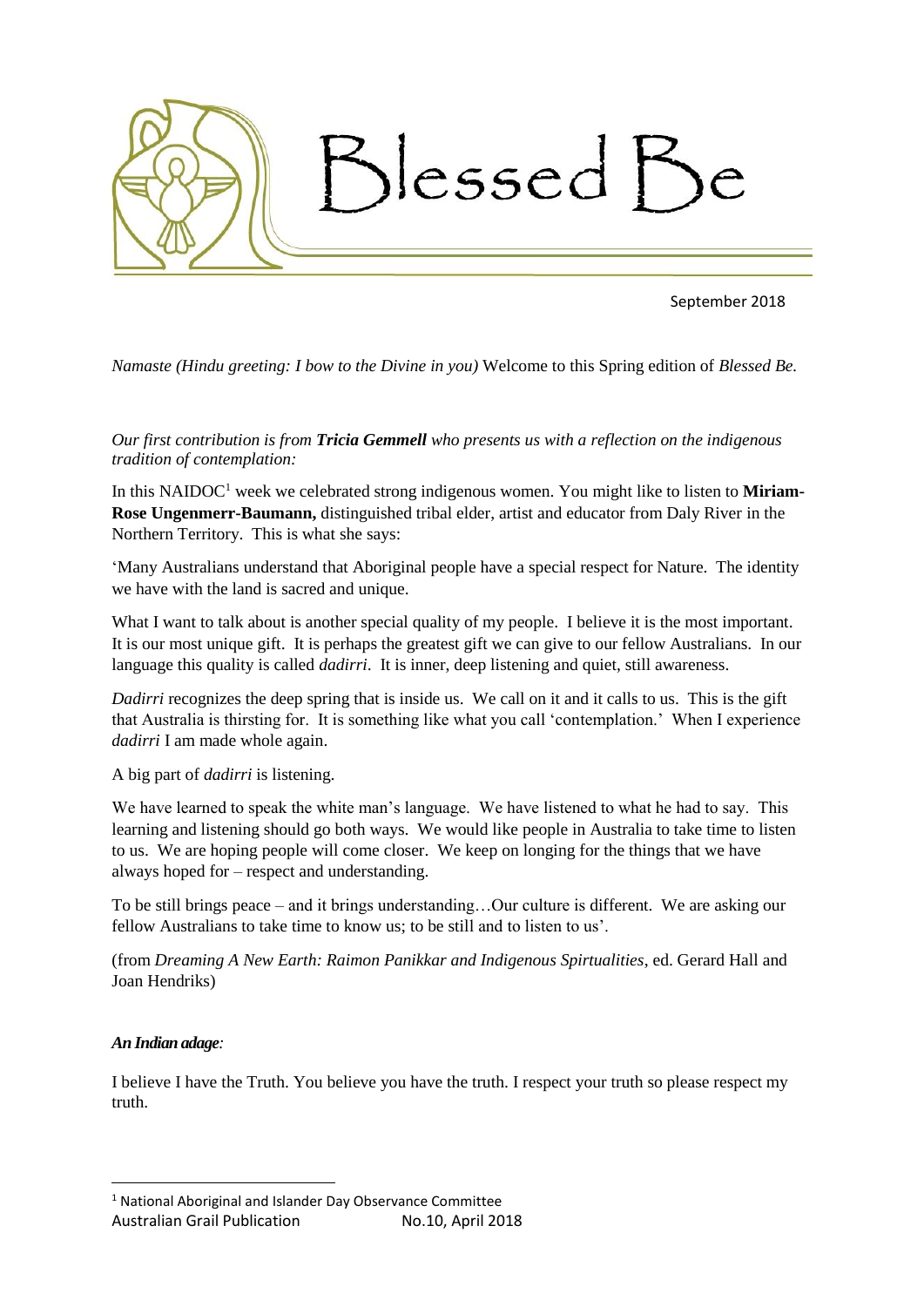*Elizabeth Lee, who has just finished working at the Matthew Talbot Hostel in Sydney has given us a poem reflecting on the life-lessons she is taking away with her*

| Walk slowly             |
|-------------------------|
| Pause frequently        |
| Listen deeply           |
| Speak sparingly         |
| Consult widely          |
| Act with integrity      |
| Work collaboratively    |
| Respect unceasingly     |
| Praise regularly        |
| Advocate passionately   |
| Observe closely         |
| Discern wisely          |
| Reflect often           |
| Tread sensitively       |
| Encourage sincerely     |
|                         |
| Love tenderly           |
| Question perceptively   |
| Discuss openly          |
| Respond compassionately |
| Laugh heartily          |
| Celebrate frequently    |
| Pray unceasingly        |
| Breathe deeply          |
| Weep occasionally       |
| Wash hands habitually   |

#### **Lessons from the Talbot**

*Does this extract from* **David Duchovny's** *book. Holy Cow resonate with you? The narrator is Elsie the cow:*

We believe in God. In the shape of a cow. Not really. Scared you, though, didn't I? But we do believe something made all the somethings in the world – all the animals, animalcules, plants, rocks and souls. And whether that Maker is something shaped like a cow, a pig, a person, an amoeba or Jerry Garcia, we don't really know and don't care. We just believe there's a force for life and creation out there. The closest thing people have to it is Mother Earth. But that's just an approximation. And we don't just believe these things, we know them. In our bones and the bones of our ancestors who lie there in Old Macdonald's field somewhere.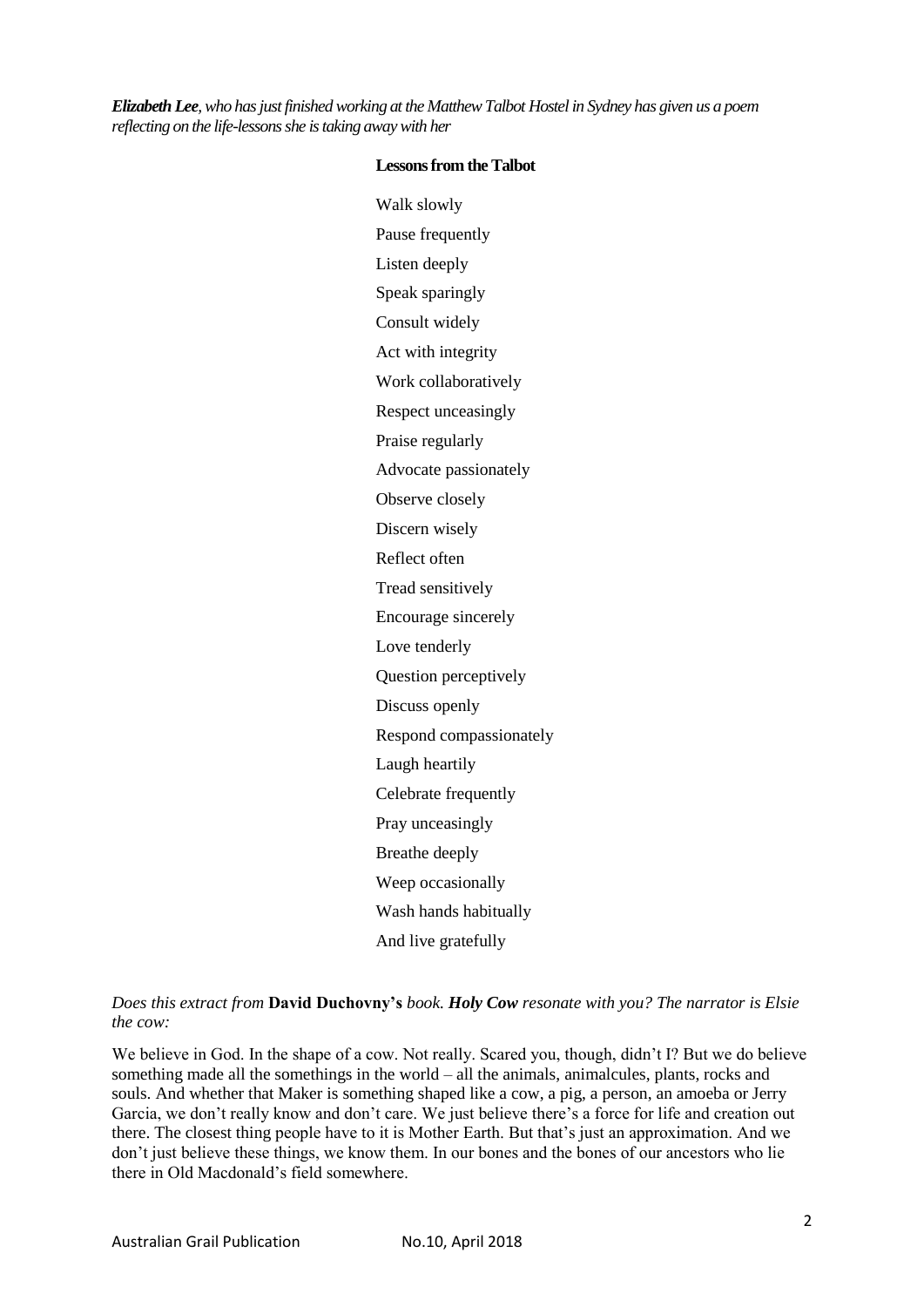# *Margaret Quinn has provided us with the following two pieces:*

Christ asks for a home in your soul – where you and he, alone together, can laugh and be silent and be delighted with one another.

# **(Caryll Houselander** from *Blessed Among Us,* Robert Ellsberg Liturgical Press, 2016}

To avoid the anxieties which may be caused by either regret for the past or fear of the future, here in a few words is the rule to follow:

the past must be left to God's measureless mercy;

the future to his loving providence;

and the present must be given wholly to his love through fidelity to his grace.

**(Jean Pierre de Caussage,** *Letters, Book VIII, 1/455*, from *Living with the Mind of Christ,* by Stephan Gillow Reynolds, Darton, Longman & Todd, 2016..)

## *Thank you to the organiser of our National General Assembly in June this year, who put together this extract on Sabbath from The Ten Commandments: Laws of the Heart by* **Joan Chittister.**

Sabbath is the word that demands justice for every living thing...

Sabbath, it is clear, comes out of Hebrew for the sacredness of all life and the grounds of human dignity.

Sabbath is not a day of 'rest' because people are tired. It is a day of rest because people are human and ought not to be driven to death, because every living thing requires time to renew itself, if not physically, certainly spiritually; if not spiritually, at least physically.

It is a day of protest against the enslavement of peoples everywhere. It is a day of reflection on the life that makes humanity more than simply an exercise in survival.

Sabbath says that we must take the time to remember that we are from God and to determine what we are doing daily in the process of returning there…

Sabbath says that we are accountable for the way we live our lives, the way we do or do not develop our humanity, the way we allow the abuse of others in our name.

## *A quote from Erwin McManus, pastor of Los Angeles church, Mosaic*:

The measure of an apostolic community is not the legends created by heroic acts but in the quality and texture of what that community considers ordinary living.

## *Now some words from* **The Seven Storey Mountain** *by Thomas Merton:*

There is only one vocation. Whether you teach or live in the cloister or nurse the sick, whether you are in religion or out of it, married or single, no matter who you are or what you are, you are called to be the summit of perfection: you are called to a deep interior life perhaps even to mystical prayer, and to pass the fruits of your contemplation on to others. And if you cannot do so by word, then by example.

## *From the book,* **Meditations of a Hermit** *by Charles de Foucard***:**

I shall do my best and God will do his will. Pray for me that my life may be such that he is able to use me for good. Happen what may, if my life is good, my time on earth will be useful to souls; if I am bad or lukewarm, however I may labour, I shall do no good.